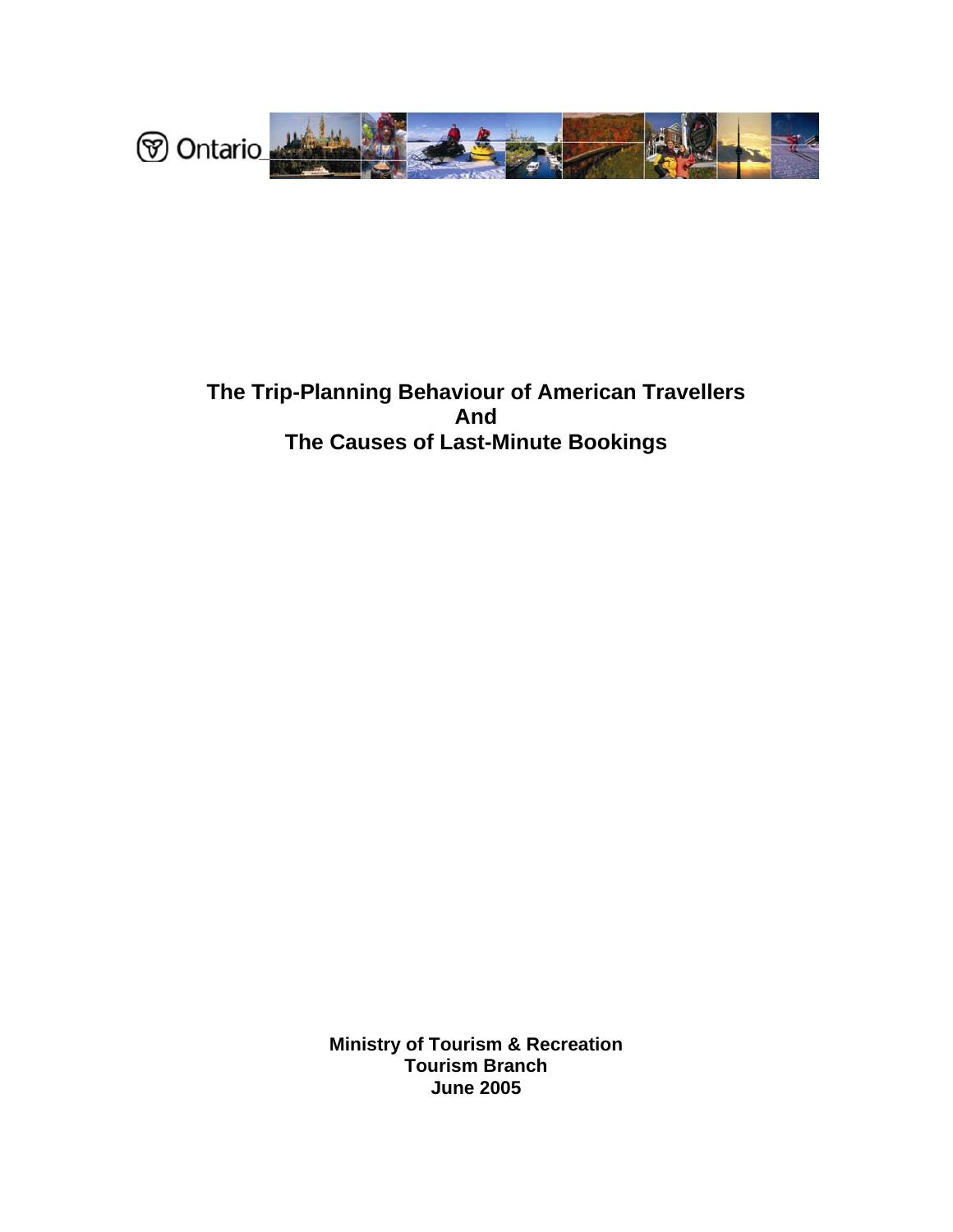# **Introduction**

This report is extracted from the database of the Travel Intentions study that the Ministry of Tourism and Recreation has been conducting for almost 2 years now. Specifically, it is based on a number of trip-planning questions that were asked during the February 2005 wave.

The total US sample of the study is 3,816 of which 2,875, or 75%, are defined in this report as "travellers" because they have taken at least one overnight trip over the past 2 years, or intend to take an overnight trip over the next 12 months or both.

Although this reports talks about "American travellers", the study covers only the following US states:

- New York State
- Pennsylvania
- Ohio
- Indiana
- Michigan
- Illinois
- Wisconsin
- Minnesota
- Massachusetts
- Washington DC/ Maryland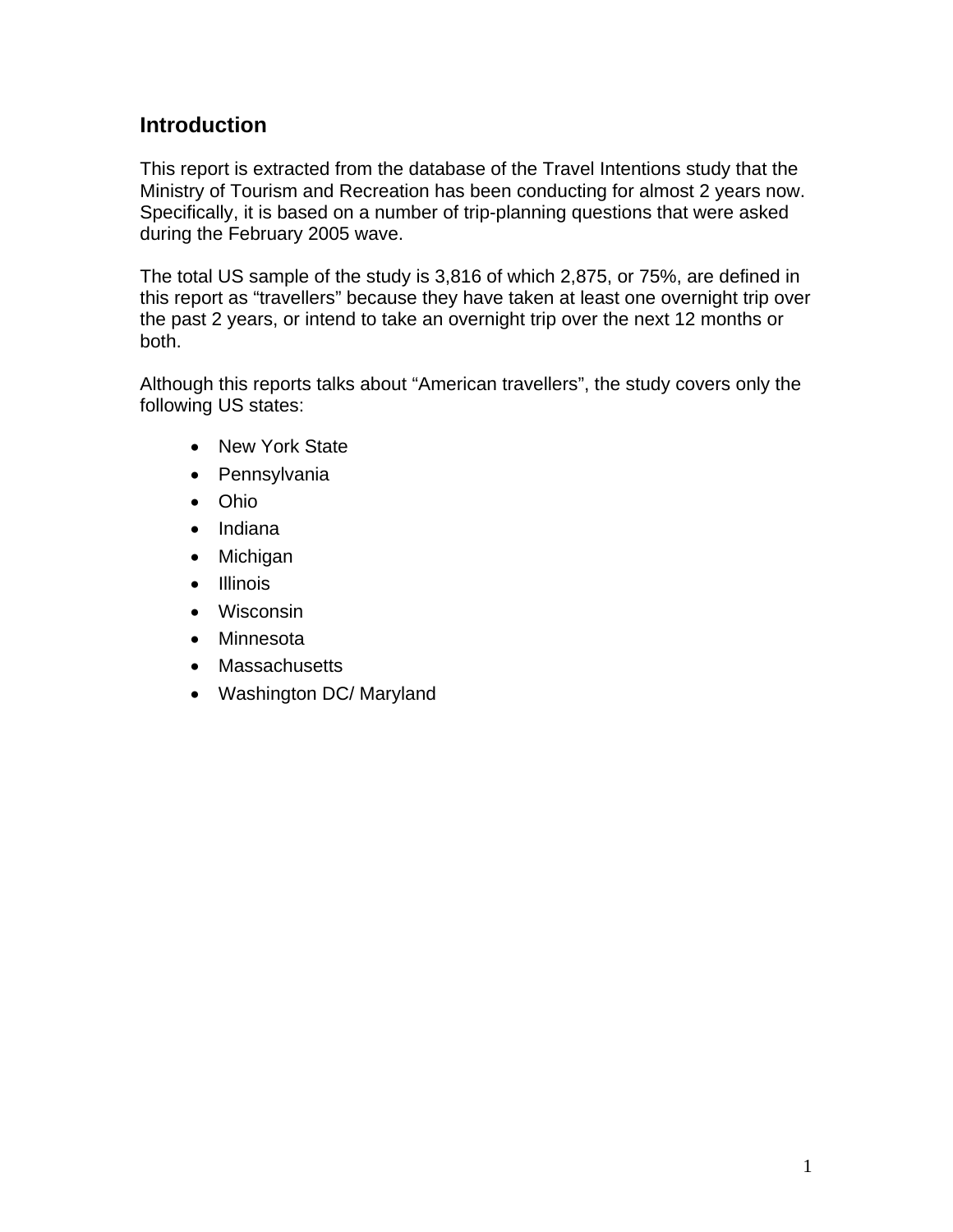

## **Compared to 2 years ago, American travellers are now more cautious:**

- $\frac{1}{2}$  31% take fewer overnight trips than they used to do
- $\ddagger$  44% take overnight trips closer to home than they used to do
- $\frac{1}{2}$  37% take shorter (in duration) overnight trips than they used to do
- $\ddotplus$  47% make travel plans closer to departure date than they used to do, and
- $\ddag$  53% check travel advisories and news about destinations more often than they used to do

## **...But small behavioural variations exist depending on the age of the traveller:**

- A higher proportion of older American travellers (55 years of age and older), compared to the other two age groups, has reduced the frequency of their trips
- $\downarrow$  A smaller proportion of young travellers (18 to 34 years old), compared to the other two age groups, take shorter trips
- $\downarrow$  A higher proportion of young travellers, compared to the other two age groups, make travel plans closer to departure date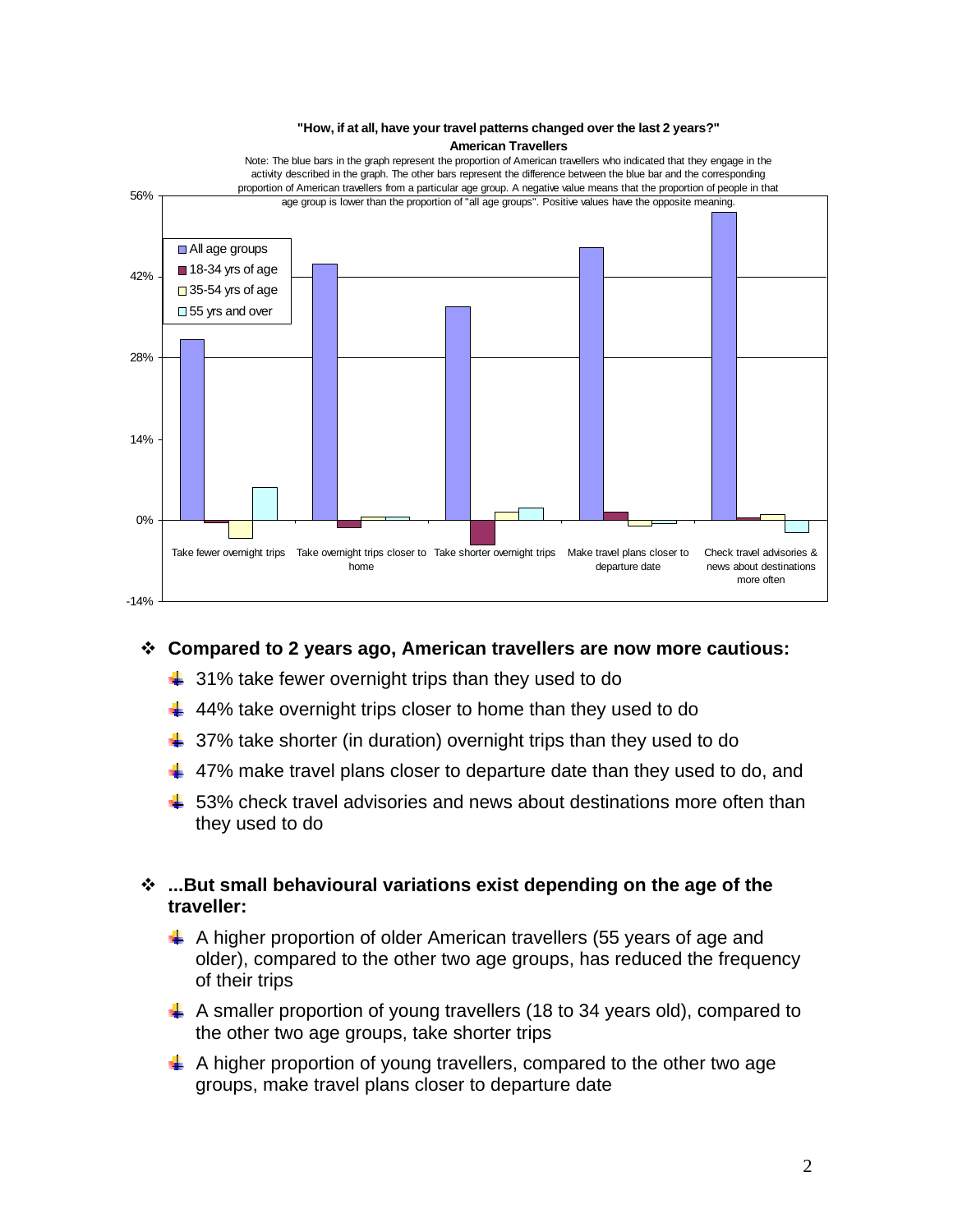

#### **Among American travellers:**

- $\frac{1}{2}$  74% prefer to have all travel arrangements done prior to departure
- $\div$  67% believe that for travel decisions, the Internet provides better access to the information they need than other sources
- $\ddot{+}$  64% use the Internet to plan their pleasure trips
- $\frac{1}{2}$  54% actually book their pleasure trips over the Internet
- $\frac{1}{2}$  25% are likely to make last minute bookings when planning a trip
- $\ddot{\phantom{1}}$  22% prefer the advice of travel agents instead of doing their own research
- $+$  **77% look for travel discounts**
- $\ddagger$  54% indicate that the potential of terrorism limits the destinations that they will consider for a pleasure trip
- $\ddot$  66% indicate that when planning a trip they avoid destinations with potential health risks

#### **…And this time the traveller's age matters:**

- $\frac{1}{2}$  Significant variations exit between older and younger American travellers regarding access or use of the Internet
- $\ddot{\phantom{1}}$  Compared to the other two age groups, young American travellers are more likely to make last minute bookings.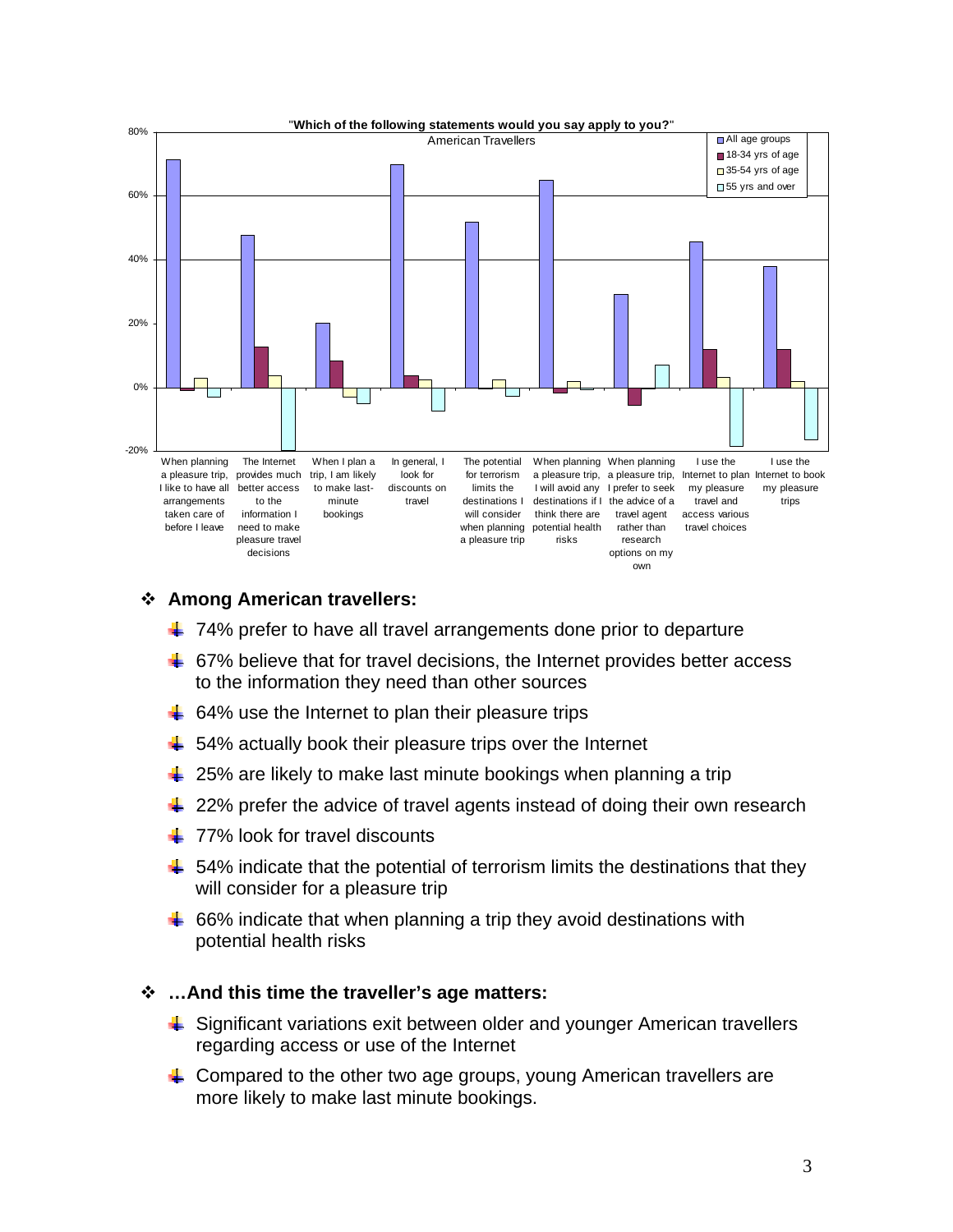

"Whichof the following would cause you to make travel plans and arrangements closer to your time of travel?"

- **Overall, 66% of American travellers either prefer to make last-minute bookings or they have changed their behaviour over the last 2 years and are now making travel plans closer to departure date.**
- **Here is what causes them to do so:** 
	- Fear of terrorism: 51% want to make sure that the destination is safe from terrorism
	- Fear of diseases: 49% want to make sure that the destination is free of health concerns
	- $\ddot{\bullet}$  Waiting for price reductions: 66% are looking for last minute price reductions
	- $\ddot{\bullet}$  Waiting for better package deals: 63% are looking for best travel package
	- $\triangleq$  Affordability: 61% are trying to manage the trip costs and their finances to make sure they can afford it
	- $\perp$  Lack of time to plan: 58% don't have time to spend on planning the trip or making the arrangements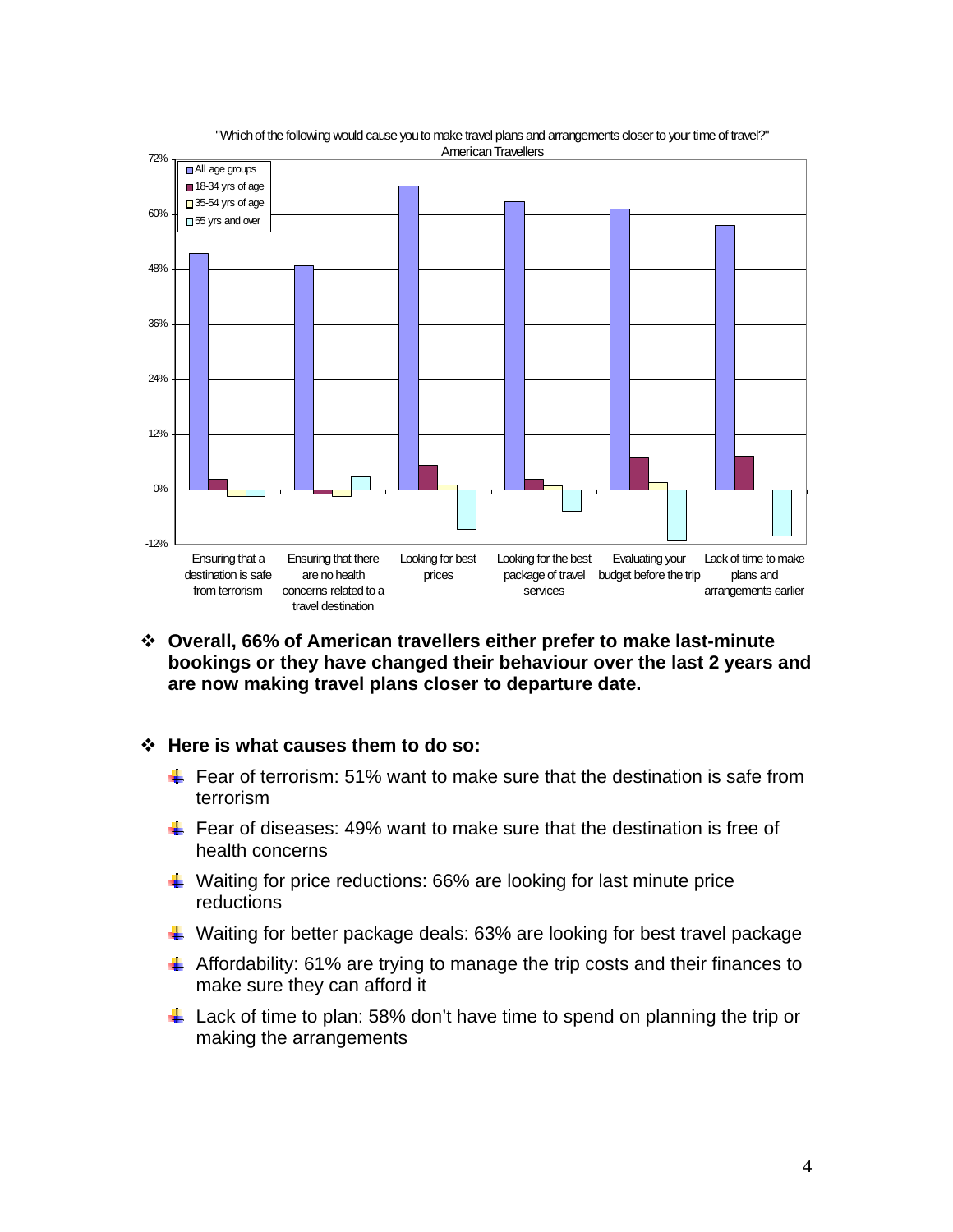#### **In summary, the Internet and an uncertain, health-wise, world are the main culprits responsible for last-minute bookings.**

- $\frac{1}{2}$  Since affordability and lack of time due to work or social obligations have always been issues that travellers were faced with, they cannot be the causes of the growth in last-minute bookings.
- $\ddot{\phantom{1}}$  Terrorism has also been around since the early 70s, but its activities were restricted mainly in Europe or the Middle East. It was only Sept 11 that made terrorism an every day phenomenon for the Americans, while SARS increased North Americans' awareness and fears of widespread infections caught while travelling.
- $\ddot{+}$  Although the Internet itself is not causing last-minute bookings, it permits economic agents to react to existing or anticipated market conditions much faster than before. Namely, it has made it infinitely easier for suppliers to post last minute price reductions or packages on the web when demand falls short of supply and has also made it infinitely easier for consumers to check these postings. Since consumers find that their expectations of last minute price reductions are always true, they withhold their demand until prices decline and, since suppliers respond to this lack of demand by lowering prices, reduced prices become a reality. Only when consumers find their expectations to be incorrect will they re-think their approach to travel planning.

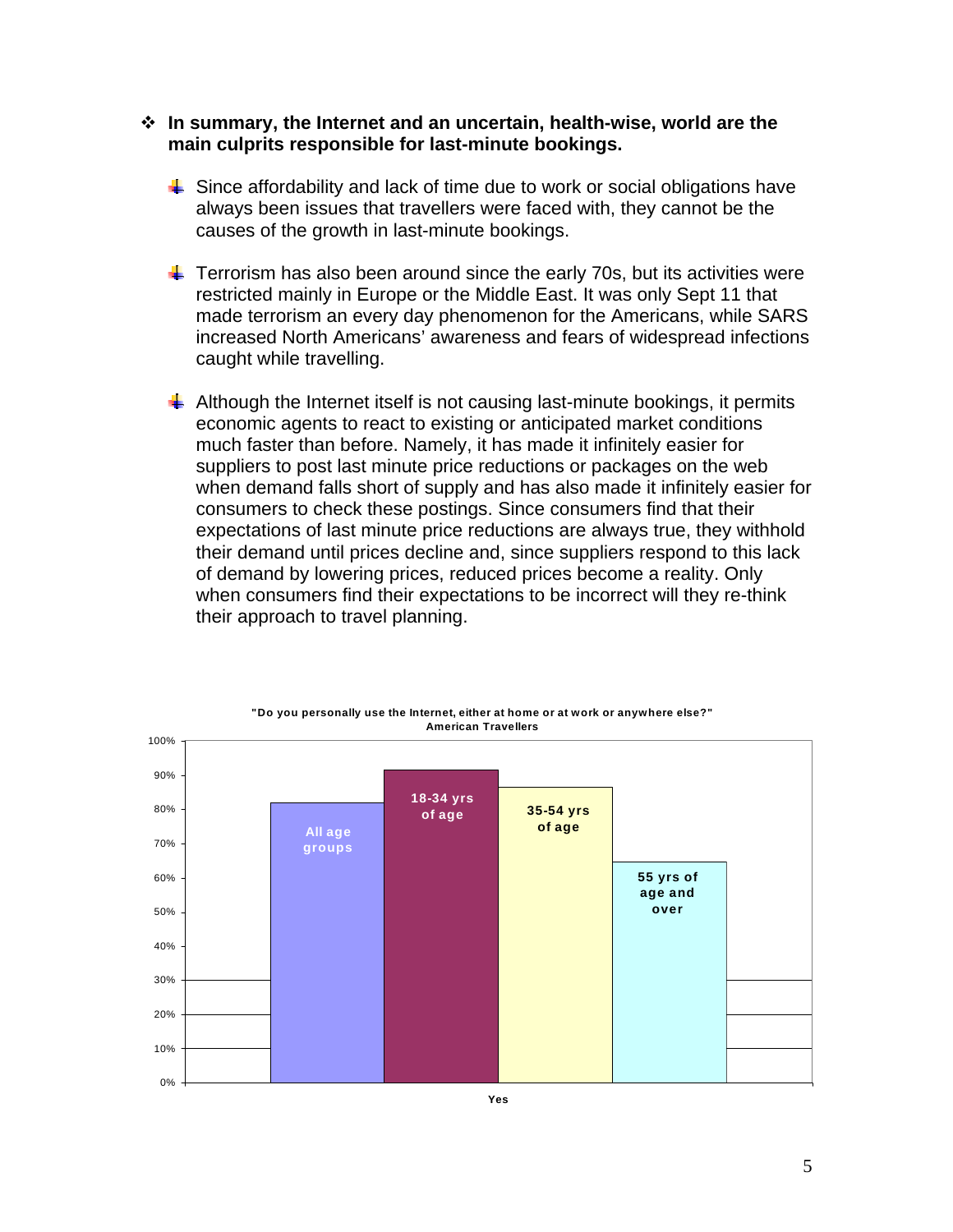#### **And how pervasive is the use of the Internet among American travellers?**

- $\frac{1}{2}$  82% personally use the Internet either at home or work (as opposed to 75% among the general adult US population)
- $\ddot{\bullet}$  As expected, this proportion is higher among young American travellers (92%), and lower among older American travellers (65%)
- **And what kind of things do American travellers who use the Internet do while on the net?** 
	- $\downarrow$  By far the highest use of Internet is to research travel destinations (80%), followed by researching "other aspects of a trip" (73%) and purchasing goods or services not related to travel (69%).
	- $\pm$  Purchasing goods and services not related to travel is more common than purchasing any single tourism-related product or all of them as a group (63% purchased either transportation or hotels or any other aspect of a trip). On the other hand, purchasing tourism-related products on the Internet is almost as large as purchasing all other goods and services put together.
	- $\ddot{\bullet}$  With the exception of "Received travel information such as newsletters", older American travellers have lower utilization rates of any of the above mentioned items than the other two age groups of travellers.